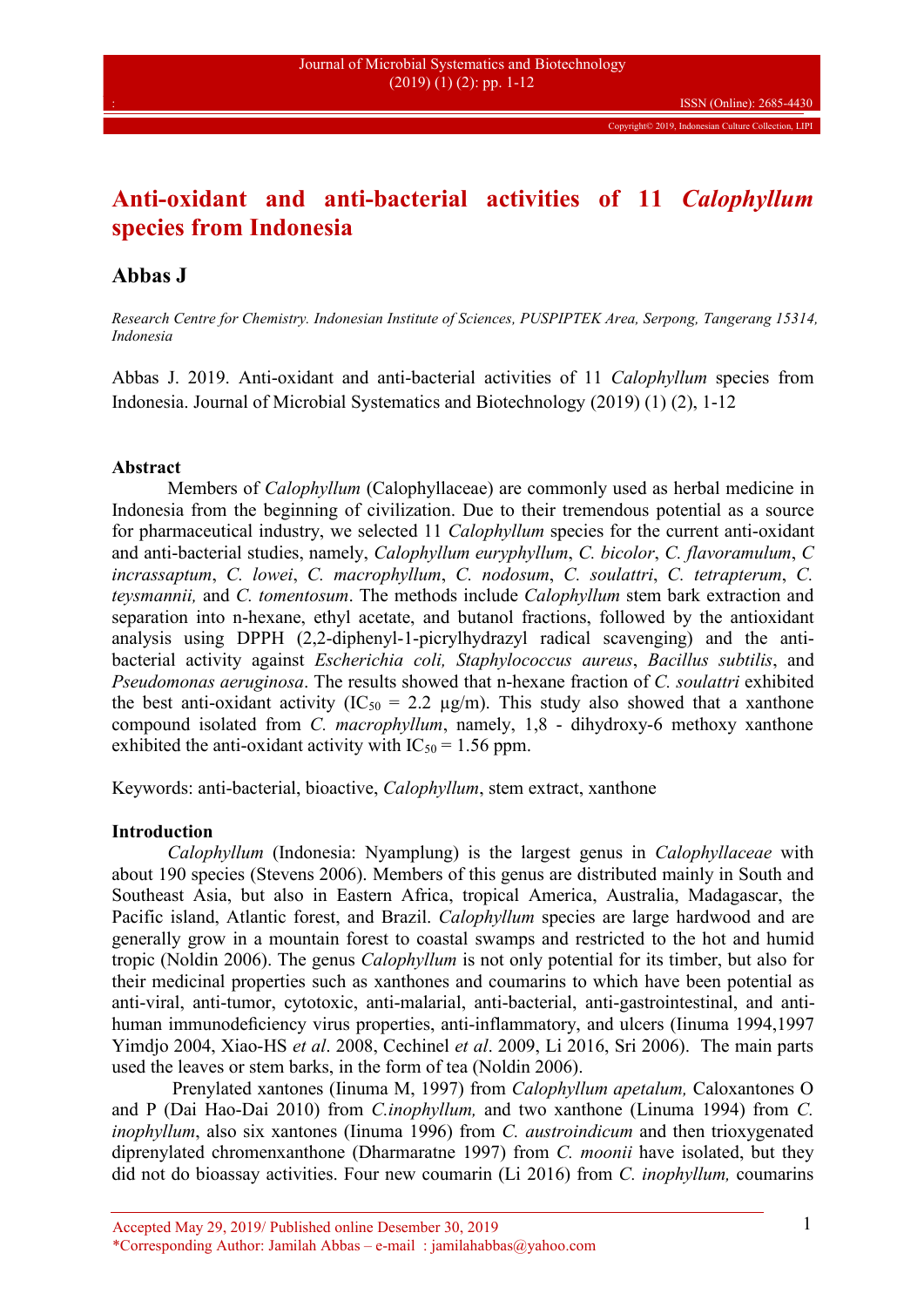mammea type (Chilpa 2004) from *C*. *brasiliense*, and three isomeric pyranocoumarin (Vittal 1998) from *C teysmannii* and minor coumarin (Cao-Shu-Geng 1998) from *C. teysmannii* and also triterpenopid (Li Y-Z 2010) from *C. inophyllum* have also isolated, but they have not done bioassay activities to four new coumarin from *C. inophyllum,* coumarins (Li Z l 2016). The coumarin from *C. brasiliense* have cytotoxic activity to three cell lines e.i K562, U251 and PC3 human tumor cell lines (Chilpa 2004)

Zakarya in 2014 have isolated the anti-inflamatory activity compound from *C.inophyllum*. Polyisoprenylated acylphloroglucinols and a polyisoptrenyllated tetracyclic xanthone have isolated from the bark of *Calophyllum thorelii,* that compound have cytotoxic activity against to MCF-7 and Hela and NCL-H460 cell lines (Nguyen 2012). Anti dyslipidemic and anti-oxidant activity compound have isolated from leaves *Calophyllum inophyllum* by (Prasad 2012). Many compound also isolated from *Calophyllum inophyllum* and that compound have antimicrobial activity and cytotoxic activity (Yimdjo 2004).

Previously, we isolated flavanal, and fatty acid from stem bark of *C. macrophyllum* collected from Mount Kerinci, Jambi. Flavanal have anti-diabetic activity (Frengki 2013). and fatty acid have cytotoxic activity (Abbas 2011), and anti-diabetic activity of flavanal (5,7,2',5'.-tetrahyroxy flavan-3-ol) compound was investigated in-vitro and in-silico (Frenki 2018). In this study, we evaluated the anti-oxidant and anti-bacterial activities of different extracts of 11 *Calophyllum* species (*Calophyllum euryphyllum*, *C. bicolor*, *C. flavoramulum*, *C incrassaptum*, *C. lowei*, *C. macrophyllum*, *C. nodosum*, *C. soulattri*, *C. tetrapterum*, *C. teysmannii,* and *C. tomentosum*). These plants were collected from some several places in Indonesia.

The anti-oxidant activities of n-hexane, ethyl acetate and n-butanol extracts of 11 *Calophyllum* species were did by using the 2,2-diphenyl-1-picrylhydrazyl (DPPH) radical scavenging assay and anti-bacterial activities of n-hexane, ethyl acetate extracts of 11 *Calophyllum* species were investigated by using *E. coli. S. aureus, B. subtilis*, and *P. aeruginosa.*

We have investigated the stem bark of 11 *Calophyllum* species in Indonesia, several species of *Calophyllum* traditionally been used as herbal medicine for various diseases such as vaginal discharge, rheumatism, scabies, ulcers, hair growers, malaria, bronchitis, gastrict, hepatic disturbance pain, inflammation, infection, varicose hemoroid and act as diuretic (Aminuddin 2016). Continuation of our current program concerning the isolation of anti oxidant compounds from *C. macrophyllum*. The xanthone isolated from *C. macrophyllum* have anti-oxidant acivities (free radical scavengers).

Many researcher have implicated oxygen radical and other oxygen-derived species such as superoxide radical anion, hydroxyl radical, singlet oxygen, hydrogen peroxyide and nitric oxide are produced in human cells and as important causative agents in wide range of disease and distorted in human body (Araújo 2012), Damage due to free radical is caused by ROS (reactive oxygen species) can easily damage of the cell membrane, they can attack lipid, protein, phospholid, protein/enzymes, carbohydrates, DNA in cell by propagating a reaction cycle (Shahwar 2010), induce undesirable oxidation causing, DNA damage and cell death.

Antioxidant compound can terminate or retard the oxidation process by scavenging free radical, chelating free catalytic metals and nascent oxygen from environmental. On the other hand, many bacteria could also depent on these nascent oxygen for survival in any given environmental (Shahwar 2010),

Medicinal plant as anti-oxidant in reducing free radical-induced tissue injure. Many authors explained that anti-oxidant activity of plants is due to their phenolic/polyphenol compound. Xanthone from *C. macrophyllum* plant can be choosed and used as a source of natural antioxidant because xanthone contains phenolic compound, such as donating of a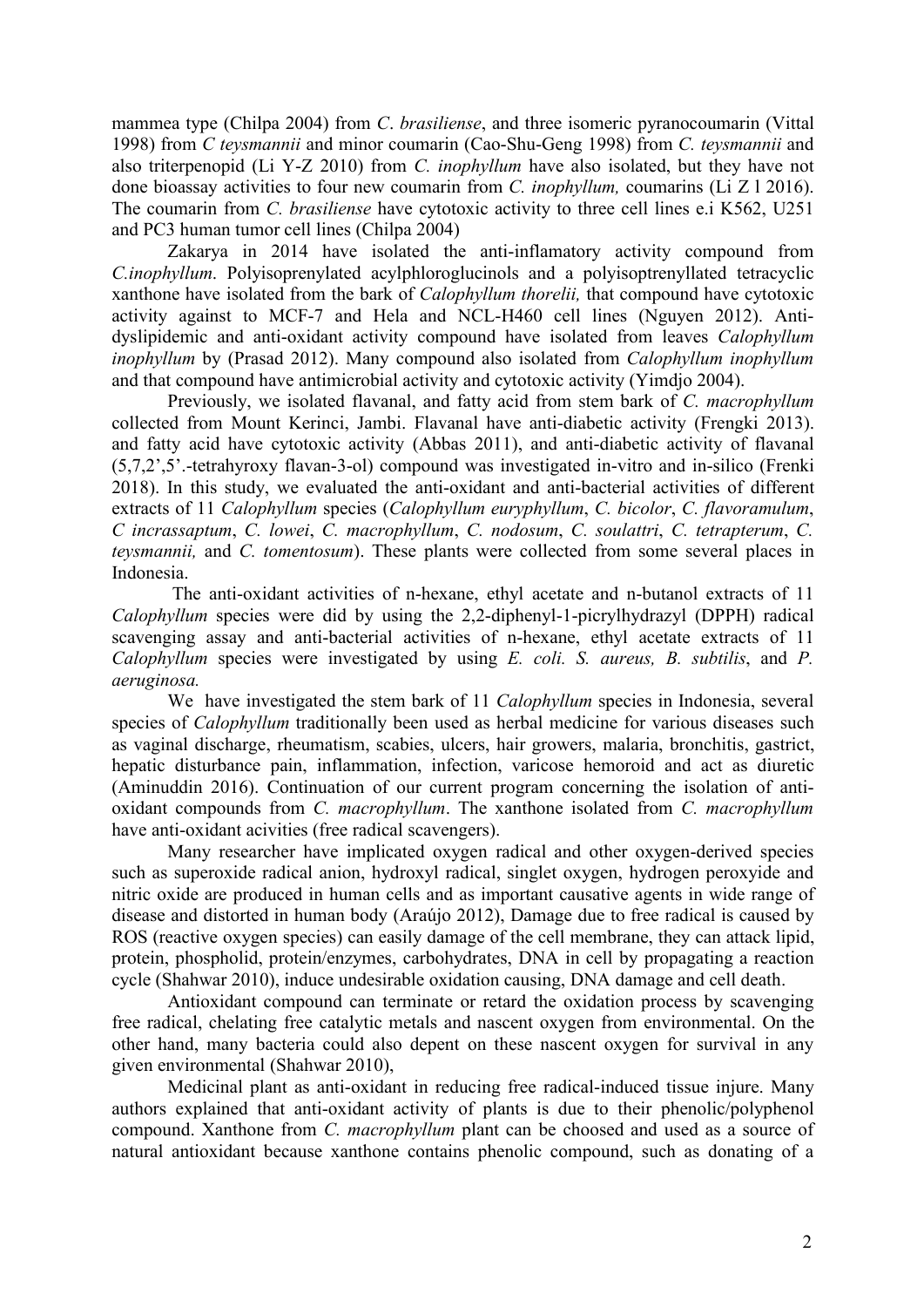hydrogen atom to DPPH radical and binding affinities of *Calophyllum* extracts and xanthone to have inhibitory activity of bacterial.

## **Materials and methods Samples**

Stem bark samples of 11 *Calophyllum* species were used in this study (*C. euryphyllum*, *C. bicolor*, *C. flavoramulum*, *C incrassaptum*, *C. lowei*, *C. macrophyllum*, *C. nodosum*, *C. soulattri*, *C. tetrapterum*, *C. teysmannii,* and *C. tomentosum*). These species were collected from several locations in Indonesia such as Bulungan Research forest, Palangkaraya, Central Kalimantan (*C. euryphyllum, C. bicolor, C. flavoramulum, C. lowei, C. nodosum, C. teysmannii,* and *C. tomentosum*); Mount Kerinci, Jambi Province (*C. macrophyllum*), Palalawan district, Riau province (*C. tetrapterum*), Jayapura, Papua (*C. incrassaptum, C. soulattri*).

### **Bioactive compound isolation**

*Calophyllum* stem barks were dried and crushed. These materials were further macerated with 70% ethanol, and then partitioned with n-hexane, ethyl acetate (EtOAc), or n butanol. Each solvent was evaporated to obtain a n-hexane, ethyl acetate, and n-butanol extracts (Table 1). A hexane extract of*C. macrophyllum* was separated by chromatographic column with silica as stationary phase, and a mixture of n-hexane- ethyl acetate as the mobile phase with gradually raised polarity system. The resultant columns were monitored with TLC, the same fraction was combined, then reconstituted with a chromatographic column. The recovered compound was recrystallized by several solvents, to obtain a xanthone compound. The obtained crystals were analysed by LC-MS to determine the molecular weight. The compound was further elucidated by using NMR 1D and 2D (2D JNM-ECA-500), UV-VIS (Hitachi U-2000), and FTIR (IRPrestige-21, Shimadzu).

#### **Anti-oxidant activity assay**

The anti-oxidant activity assay was performed by using 1,1-diprenyl-2-picrylhydrazyl reagent with an initial sample concentration at 1000 ppm (2 mg/2 mL). For the anti-oxidant assay, the concentration of the sample was made to 25, 50, 100, and 200 ppm  $(w/v)$  in a methanol added with a DPPH, and then was incubated at 37°C for 30 min. Absorbance was detected at 517 nm. The effect of extracts resistance on the free radical 1,1-diprenyl-2 picrylhydrazyl can be observed with the colour change of 1,1-diprenyl-2-picrylhydrazyl from violet to yellow. When the tested compound was active as an anti-oxidant, the colour changes to yellow. This indicates the occurrence of free radical capture by the tested xanthone compound (Hanato *et al.* 1988).

Absobance<sub>517</sub> control - Absorbance<sub>517</sub> sample % inhibition = ------------------------------------------------------------- × 100% Absorbance control $517$ 

DPPH scavenging activities of various concentration of the most effective extract were assessed to determine concentration that causes 50% of inhibition  $(IC_{50})$ .

#### **Anti-bacterial activity assay**

The agar-well diffusion method was employed in the anti-bacterial activities assay. nhexane and ethyl acetate extracts of *C. soulattri, C. tetrapterum*, and *C. macrophyllum* were tested for the anti-bacterial activities. Selected pathogenic bacteria (*E. coli. S. aureus, B. subtilis*, and *P. aeruginosa*) were grown on Muller-Hinton agar medium (pH 7.3). A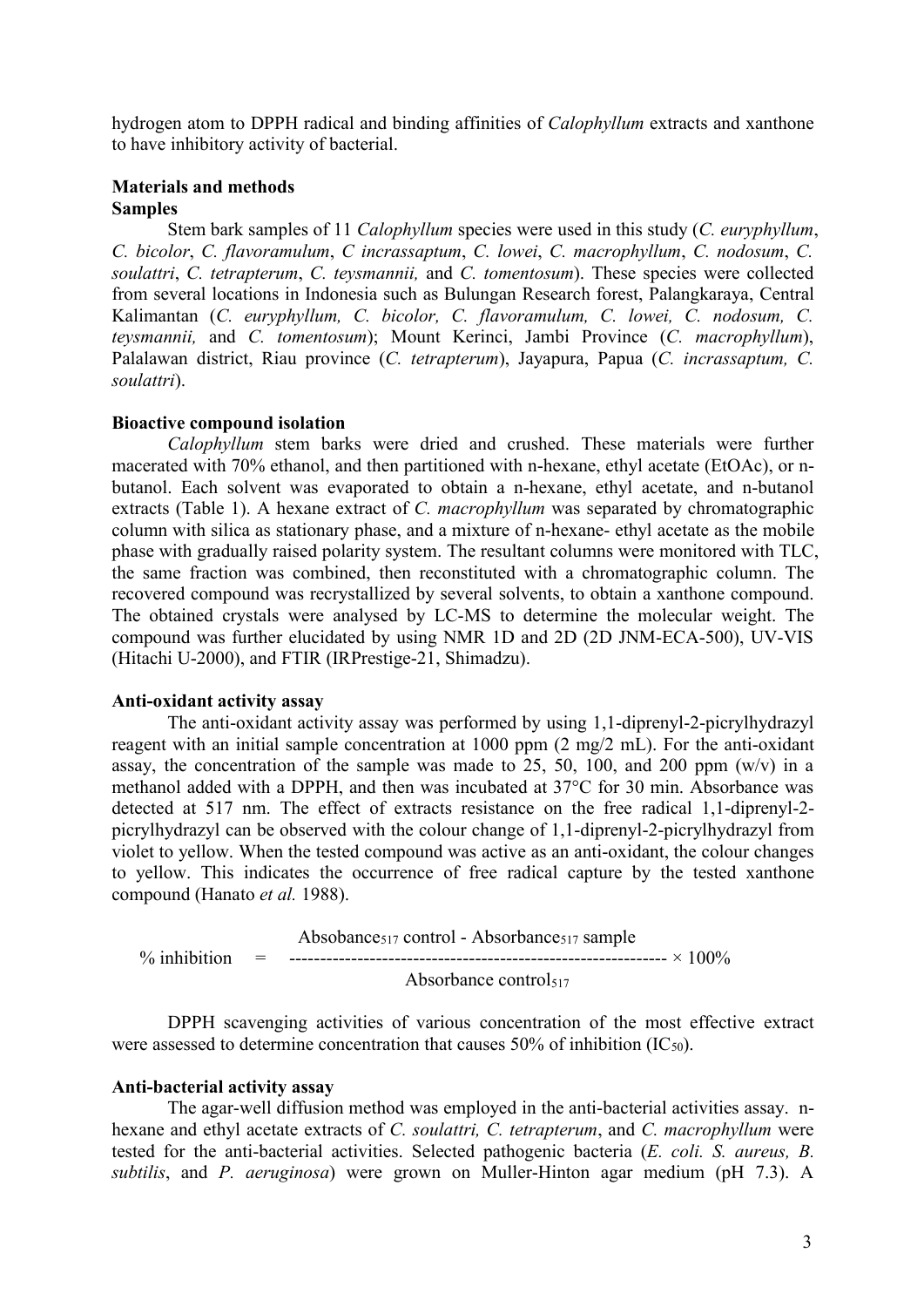suspension of each bacterium  $(1.45 \times 10^6 \text{ CFU/mL})$  were streaked on the surface of the medium using sterile cotton swab to ensure the confluent growth of the bacteria. Agar wells (6 mm in diameter) were made in the medium, and then about 100 µL of the extracts were delivered into each hole. All plates were incubated at 37°C for 24 hours, and the growthinhibition zones were measured.

## **Results**

## **Anti-oxidant activities of** *Calophyllum* **extracts**

The stem bark of all *Calophyllum* species collected in Indonesia was macerated in 70% ethanol. All samples were successively partitioned with *n*-hexane, ethyl acetate, and n butanol. Almost all *Calophyllum* extracts showed anti-oxidant activity, except the hexane extract of *C. nodosum* (IC<sub>50</sub>) = > 500  $\mu$ g/mL (Table 1).

| No.            | <b>Calophyllum</b> species<br>(stem bark weight) | <b>Extract</b> | Yield $(g)$ | <b>DPPH</b> scavenging $(IC_{50})^*$<br>$(\mu g/mL)$ |
|----------------|--------------------------------------------------|----------------|-------------|------------------------------------------------------|
| $\mathbf{1}$   | C. bicolor (2.5 kg)                              | n-hexane       | 40          | 387.3                                                |
|                |                                                  | Ethyl acetate  | 231.7       | 5.1                                                  |
|                |                                                  | n-butanol      | 96.7        | 8.1                                                  |
| $\overline{2}$ | C.euryphyllum (2.8 kg)                           | n-hexane       | 72.9        | 130.5                                                |
|                |                                                  | Ethyl acetate  | 150.9       | 23.6                                                 |
|                |                                                  | n-butanol      | 75.0        | 14.9                                                 |
| $\overline{3}$ | $C.$ lowei $(2.0 \text{ kg})$                    | n-hexane       | 160.8       | 393.1                                                |
|                |                                                  | Ethyl acetate  | 17.4        | 14.1                                                 |
|                |                                                  | n-butanol      | 60.0        | 6.9                                                  |
| 4              | C. teysmannii (1.12 kg)                          | n-hexane       | 146.5       | 72.9                                                 |
|                |                                                  | Ethyl acetate  | 39.3        | 150.9                                                |
|                |                                                  | n-butanol      | 165.3       | 75.0                                                 |
| 5              | C. tetrapterum $(2.3 \text{ kg})$                | n-hexane       | 206.7       | 65.6                                                 |
|                |                                                  | Ethyl acetate  | 22.0        | 212.8                                                |
|                |                                                  | n-butanol      | 311.4       | 11.4                                                 |
| 6              | C. incrassaptum $(2.1 \text{ kg})$               | n-hexane       | 146.5       | 407.4                                                |
|                |                                                  | Ethyl acetate  | 139.0       | 5.9                                                  |
|                |                                                  | n-butanol      | 165.3       | 52.0                                                 |
| $\overline{7}$ | $C.$ nodosum $(3.3 \text{ kg})$                  | n-hexane       | 104.9       | >500                                                 |
|                |                                                  | Ethyl acetate  | 92.9        | 214.0                                                |
|                |                                                  | n-butanol      | 152.9       | 4.5                                                  |
| 8              | C. macrophyllum 5 kg)                            | n-hexane       | 5.0         | 407.4                                                |
|                |                                                  | Ethyl acetate  | 59.5        | 54.4                                                 |
|                |                                                  | n-butanol      | 47.8        | 113.9                                                |
| 9              | C. flavoramulum $(3.2 \text{ kg})$               | n-hexane       | 79.4        | 193.2                                                |
|                |                                                  | Ethyl acetate  | 43.8        | 4.0                                                  |
|                |                                                  | n-butanol      | 77.3        | 54.8                                                 |
| 10             | $C.$ tomentosum $(1.7kg)$                        | n-hexane       | 49.6        | 206.0                                                |
|                |                                                  | Ethyl acetate  | 49.1        | 67.1                                                 |
|                |                                                  | n-butanol      | 78.1        | 11.6                                                 |
|                |                                                  |                |             |                                                      |

**Table 1**. Partitioned results and anti-oxidant activities of all *Calophyllum* stem barks extracts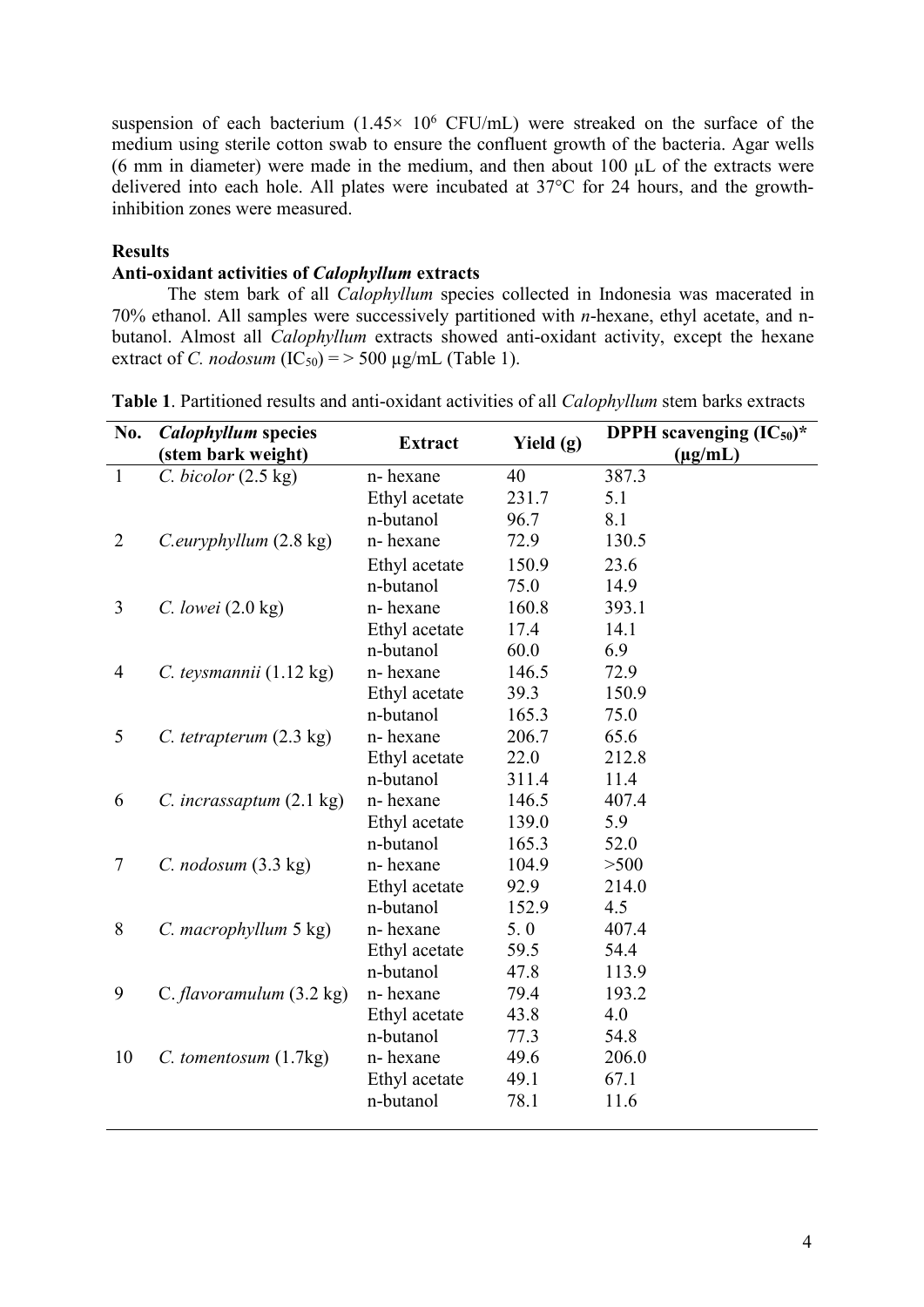| No. | <b>Calophyllum</b> species<br>(stem bark weight)             | <b>Extract</b>                       | Yield $(g)$ | <b>DPPH</b> scavenging $(IC_{50})^*$<br>$(\mu g/mL)$ |
|-----|--------------------------------------------------------------|--------------------------------------|-------------|------------------------------------------------------|
| -11 | C. soulattri $(1.8 \text{ kg})$                              | n-hexane                             | 50.5        | 2.2                                                  |
|     |                                                              | Ethyl acetate                        | 86.3        | 30.1                                                 |
|     |                                                              | n-butanol                            | 75.1        | 24.1                                                 |
| 12  | Isolated compound from 1,8 - dihydroxy- -<br>C. macrophyllum | methoxy<br>$\mathfrak b$<br>xanthone |             | 1.56                                                 |

\*(IC<sub>50</sub>) < 50 µg/mL = very active, (IC<sub>50</sub>) 51 - 100 µg/mL = active, (IC<sub>50</sub>) 101 - 500 µg/mL = less active, (IC<sub>50</sub>) > 500 µg/mL = not active

This study showed that the majority of *Calophyllum* extracts exhibited high DPPH scavenging activity, except hexane extracts of *C. bicolor, C. lowei, C. incrassaptum, C. nodosum,* and *C. macrophyllum.* Among them, *C. soulattri* hexane extract showed highest anti-oxidant activity with  $IC_{50} = 2.2 \mu g/mL$ , followed by the ethyl acetate extracts of *C*.<br>*flavoramulum* (IC<sub>50</sub> = 4  $\mu g/mL$ ), *C. bicolor* (IC<sub>50</sub> = 5.1  $\mu g/mL$ ), *C. incrassaptum* (IC<sub>50</sub> 5.9  $\mu$ g/mL), and butanol extracts of *C. nodosum* (IC<sub>50</sub> 4.5  $\mu$ g/mL) and *C. bicolor* (IC<sub>50</sub> 8.1 = µg/mL). In addition, the ethyl acetate and butanol extracts of *C. bicolor, C. euryphyllum,* and *C. lowei* exhibited higher anti-oxidant activity than the hexane fraction. A xanthone compound isolated from *C. macrophyllum* exhibited a high anti-oxidant activity  $(IC_{50} = 1.56)$  $\mu$ g/mL) (Table 1).

### **Anti-bacterial activities of***Calophyllum* **extracts**

Minimum inhibition concentration (MIC) for five *Calophyllum* species was shown in Table 2. Five *Calophyllum* species fraction exhibited moderate to high anti-bacterial activities. This study indicated that among five species of *Calophyllum*, hexane fraction of *C.macrophyllum* showed the highest anti-bacterial activities compared to the remaining *Calophyllum* extracts.

|                        | <b>MIC</b> (Minimum inhibition concentration) |                 |                    |               |  |
|------------------------|-----------------------------------------------|-----------------|--------------------|---------------|--|
| <b>Fraction</b>        | $(\mu g / mL)$                                |                 |                    |               |  |
|                        | E. coli                                       | <i>S aureus</i> | <b>B.</b> subtilis | P. aeruginosa |  |
| C. tetrapterum         | 1.292                                         | 1.264           | 1.292              | 1.505         |  |
| Hexane fraction        |                                               |                 |                    |               |  |
| C. tetrapterum         |                                               |                 |                    |               |  |
| Ethyl acetate fraction |                                               |                 |                    |               |  |
| C. incrassaptum        | 1.281                                         | 1.077           | 1.175              | 1.228         |  |
| Hexane fraction        |                                               |                 |                    |               |  |
| C. incrassaptum        | 1.264                                         | 1.260           | 2.845              | 1.281         |  |
| Ethyl acetate fraction |                                               |                 |                    |               |  |
| C. macrophyllum        | 1.024                                         | 0.979           | 0.925              | 0.954         |  |
| Hexane fraction        |                                               |                 |                    |               |  |
| C. macrophyllum        | 1.162                                         | 1.176           | 1.062              | 1.418         |  |
| Ethyl acetate fraction |                                               |                 |                    |               |  |
| C. tomentosum          | 1.264                                         | 1.260           | 2.845              | 1.281         |  |
| Hexane fraction        |                                               |                 |                    |               |  |
| C. tomentosum          | 1.315                                         | 12.281          | 1.192              | 2.010         |  |
| Ethyl acetate fraction |                                               |                 |                    |               |  |

| <b>Table 2.</b> Minimum inhibition concentration for all extract of five <i>Calophyllum</i> species |
|-----------------------------------------------------------------------------------------------------|
|-----------------------------------------------------------------------------------------------------|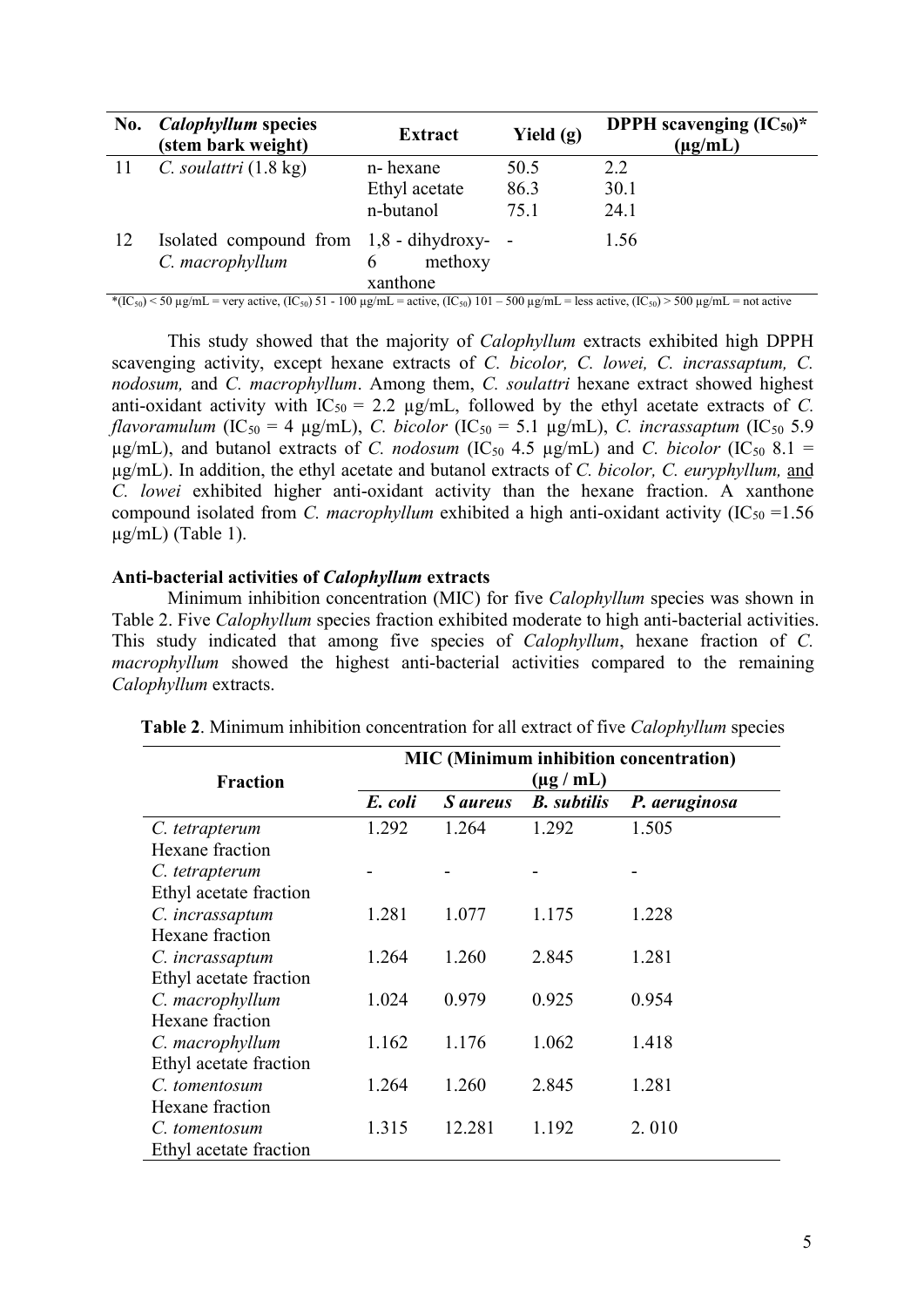| <b>Fraction</b>                        | <b>MIC</b> (Minimum inhibition concentration)<br>$(\mu g / mL)$ |       |       |                                    |  |
|----------------------------------------|-----------------------------------------------------------------|-------|-------|------------------------------------|--|
|                                        | E. coli                                                         |       |       | S aureus B. subtilis P. aeruginosa |  |
| C. soulattri<br>Hexane fraction        | 1.315                                                           | 1.152 | 1.085 | 1.077                              |  |
| C. soulattri<br>Ethyl acetate fraction | 1.085                                                           | 1.181 | 1.033 | 1.352                              |  |

The anti-bacterial activity of *C. soulattri* hexane fraction*, C. macrophyllum* ethyl acetate fraction*,* and *C. tetrapterum* ethyl acetate fraction were expressed in the diameter of the inhibition zone (Fig.1). Growth diameter was obtained by disc diffusion method at



The inhibition zone of *Calophyllum macrophyllum*



## The inhibition zone of *Calophyllum tetrapterum*



**Figure 1**. The diameter of zone inhibition some samples to organisms.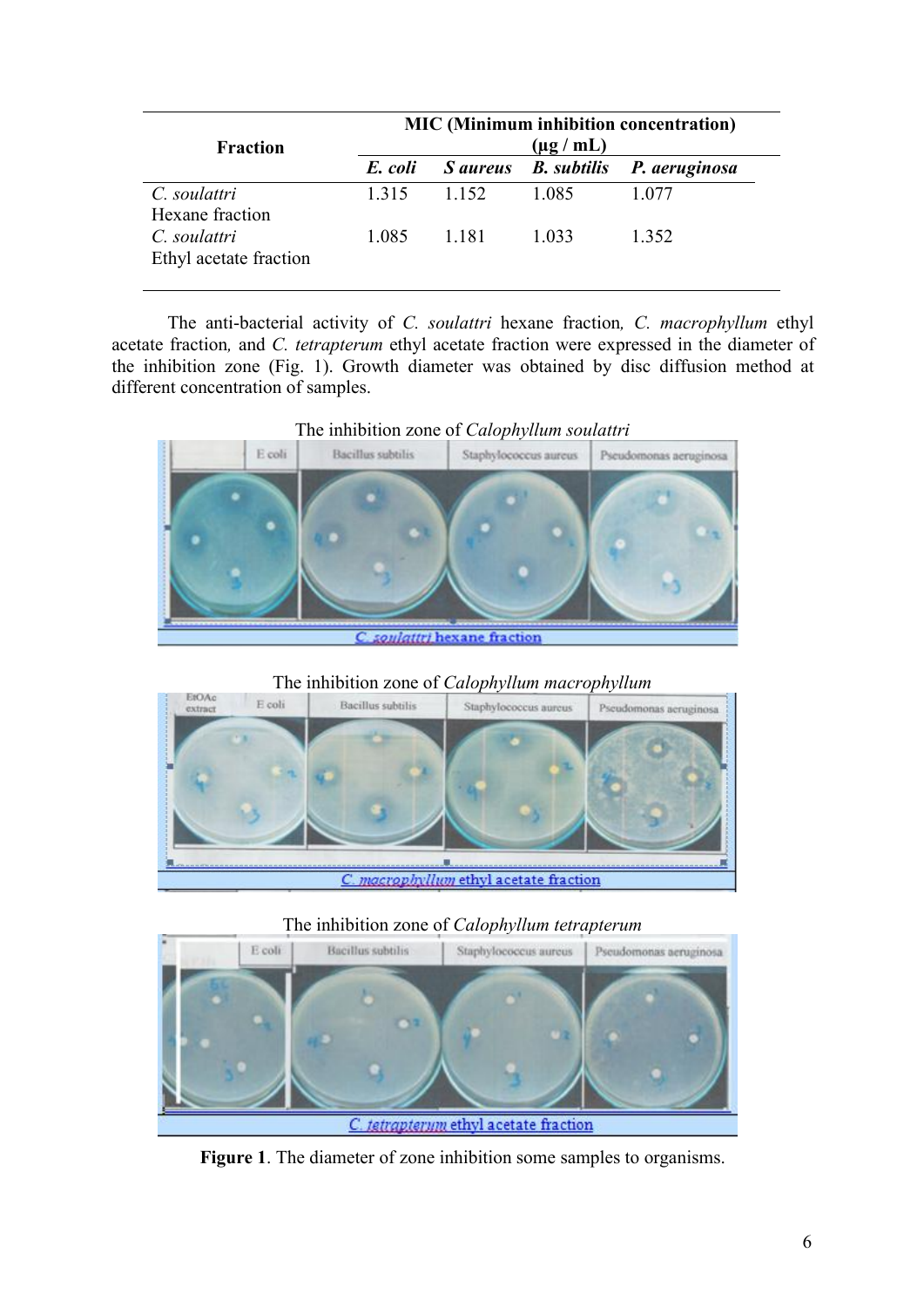Antibacterial activity result of the 11 *Calophyllum* are shown in Table 2. MIC value range from 0.925 to 12. 281 µg/mL were obtained for 11 *Calophyllum* species and against *E. coli* 1.024-1.315 µg/mL, and 0.979-12.281 µg/mL for *S. aureus*, 0.925-2.845 µg/mL for *B. subtilis* and 0.954- 2.010 for *P. aeruginosa*.

The IR spectrum illustrates strong band the presence free hydroxyl  $(OH^-)$  at  $v$  max 3456 cm-1 , C-H stretching aromatic at 3157 cm-1 and the OH- group conjugated to the carbonyl group at v max 1697. There are four sharp absorption that occur in pairs 1622; 1519; 1469; and 1440 characteristic for C=C stretching aromatic ring. The presence of C-H scissoring at v max 1384.89 and = C-H out-of-plan bending at 900-690 cm<sup>-1</sup>. It supports that the compound obtained has a xanthone nucleus with two OH- groups and one methoxyl (OCH<sub>3</sub>) group, OH<sup>-</sup> groups conjugated to C=O group (Fig. 2). The UV spectrum exhibited four maxim absorbent at lambda 327.5:248.0:232.0 and 202.0 nm.



**Figure 2.** Infra-red (IR) spectrum of isolated compound from *C. macrophyllum*

In this study, the isolated xanthone compound was determined of consisting of a methoxy (O-CH<sub>3</sub>) group. Xanthone compounds provide a positive  $FeCl<sub>3</sub>/MeOH$  test reagents (blue spot), it is indicating the present of the OH- group. Mass spectrum showing the molecular ions  $(M + 1)^+$  at m/z 385.241 of which indicates the xanthone molecular weight was 384.241 with the molecular structure of  $C_{23}H_{28}O_5$ . The <sup>1</sup>HNMR spectrum showed the presence of two ortho-coupled protons [6.87 and 6.77 (1H each, d *J* 8.5 Hz)], presence one proton at 6.78 (1H, *dd J* 8.5 6.75 Hz), and one proton aromatic singlet at δ 6.52 (1H.s). The <sup>1</sup>HNMR analysis showed the existence of one methoxyl group at  $\delta$  4.04 (Fig. 3).

In the HMBC spectrum, the proton group ∂H of 6.87 ppm caused four cross peaks with four aromatic carbons at ∂C 157.9 (C-1), ∂C 115.6(C-3), ∂C 108.7(C-4) and ∂C 157.9(C-9a), and a proton at ∂H of 6.78 ppm caused four aromatic carbons at ∂C 157.9 (C-1 ), ∂C 110.8 (C-2),  $\partial_c$  108.7(C-4) and 153.5 (C-4a), and a proton ∂H of 6.77 ppm caused cross peaks with four aromatic carbons at ∂C 110.8 (C-2) and ∂C 115.6(C-3) and ∂<sub>C</sub> 153.5 (4a) and 107.1 (C-9a), and a proton aromatic at ∂H 6.52 ppm singlet caused cross peaks with four aromatic carbons at ∂C 122.5 (C-5), ∂C 136.9(C-6), ∂C 157.1 (C-8) and ∂C 150.6 (C-10a).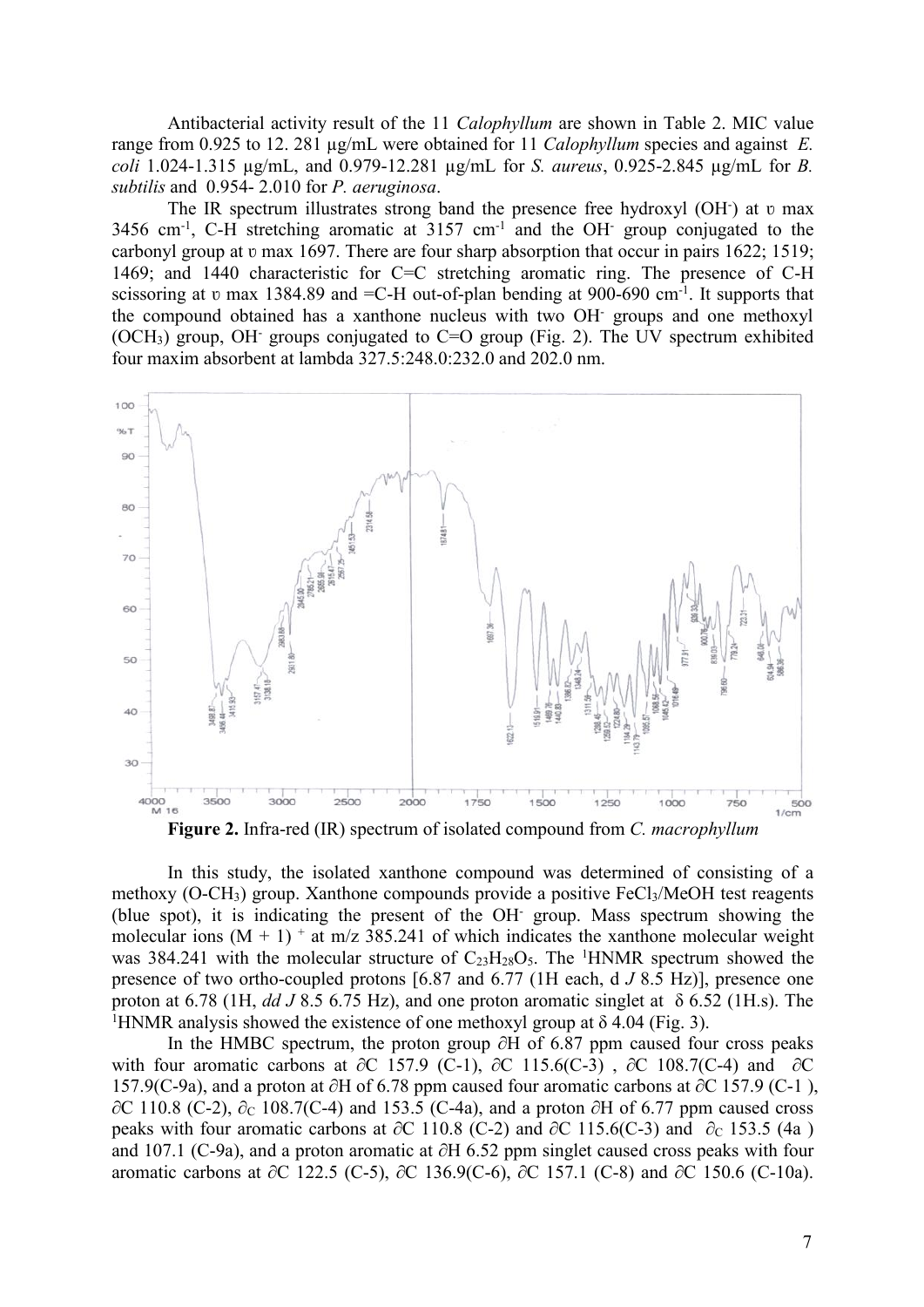One aliphatic proton  $\partial_H$  1.58 ppm caused cross peaks with five carbons at  $\partial C$  39.8 (C-11),  $\partial C$ 55.3 (C-12) and ∂C 29.8 (C-14, C-15), and ∂C 122.5 (C-5) respectively. One methoxyl group  $\partial_H$  4.04 ppm (3H, s) caused cross peaks with five carbons at ∂C 122.5 (C-5), ∂C 136.9 (C-6),) and  $\partial C$  100.0 (C-7) (Fig. 3). The HMBC data also showed that one OH group ( $\partial H$  12.2) bound to C-1 at xanthone moiety, a proton from OH- group (∂H 12.2) caused cross peaks with three aromatic carbons at ∂C 110.8 (C-2), ∂C 202.1 (C-9) and ∂C 107.1 C-9a) and one OH- group (∂H 11.87) bound to C-8 at xanthone moiety, a proton from OH- group (∂H 11.87) caused cross peaks with three aromatic carbons at ∂C 100.0 (C-7), ∂C 202.1 (C-9), and ∂C 123.1 (C-8a). The substitution of hexyl group at C-5 in xanthone moiety was proven by HMBC data, a correlation between the proton methyl doublet ∂H 0.97 ppm (6H, *d J* 4.9) correlated to the carbon with  $\partial C$  38.9 (C-11),  $\partial C$  5.3 (C-12) and 49.3 (C-13), and one methyl singlet ∂H 0.93 ppm (3H, *s*) correlated to the carbon with ∂C 38.9 (C-11), ∂C 5,3 (C-12) and 49.3 (C-13), and one methyl singlet ∂H 0.82 ppm (3H,s) also correlated to the carbon with ∂C 38.9 (C-11), ∂C 5,3 (C-12) and 49.3 (C-13) (Fig. 4, Table 3).



**Figure 3**. <sup>1</sup>HNMR and <sup>13</sup>CNMR spectrum values of the isolated compound from *C. macrophyllum*



**Figure 4.** HMBC spectrum value of isolated compound from *C. macrophyllum*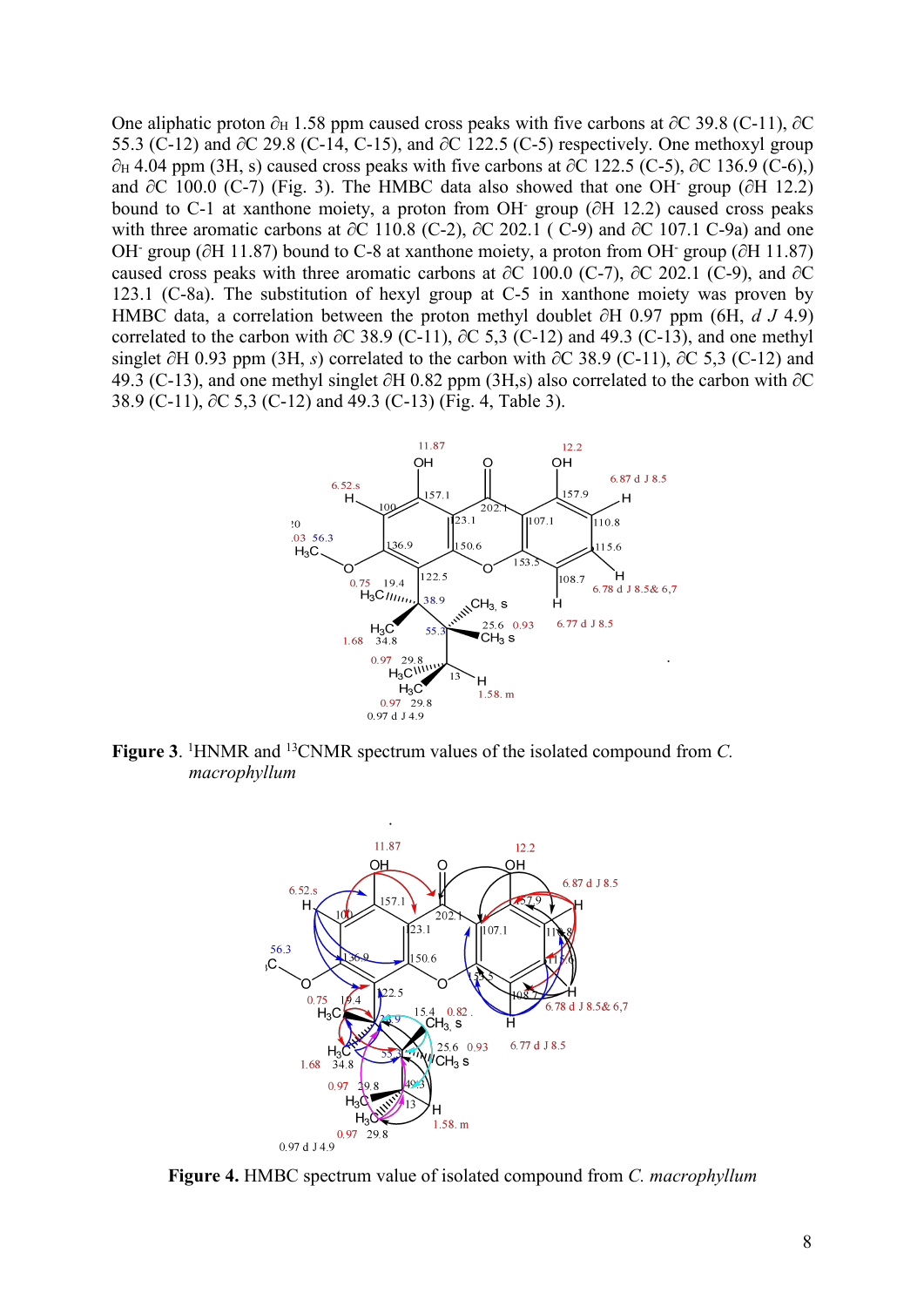| No.            | $\mathbf C$              | Chemical shifts $(\partial, ppm)$ | <b>HMBC</b> correlation       |
|----------------|--------------------------|-----------------------------------|-------------------------------|
| $\mathbf{1}$   | 157.9 C-OH               | 12.2                              | C-2, C-9. C-9a                |
| $\overline{2}$ | 110.8                    | 6.87 (1H,d $J$ 8.5 Hz)            | $C-1$ , $C-3$ , $C-4$ , $C-9$ |
| 3              | 115.6                    | 6.78 (1H, dd $J$ 8.5, 6.75 Hz)    | C-1, C-2, C-4, C-4a, C-9a     |
| $\overline{4}$ | 108.7                    | $6.77$ (1H, d $J$ 8.5)            | C-2, C-3, C-4a, C-9a          |
| 5              | 122.5                    |                                   |                               |
| 6              | 136.9                    |                                   |                               |
| 7              | 100.0                    | $6.52$ (1H.s)                     | C5, C-6, C-8. C-10a           |
| $8\,$          | 157.1 C-OH               | 11.87                             | C-7, C-8a, C-9                |
| 9              | $202.1. C=O$             |                                   |                               |
| 4a             | 153.5                    |                                   |                               |
| 8a             | 123.1                    |                                   |                               |
| 9a             | 108.1                    |                                   |                               |
| 10a            | 150.6                    |                                   |                               |
| 11             | 29.8                     |                                   |                               |
| 12             | 55.3                     |                                   |                               |
| 13             | 49.2                     | $1.54$ (1H, <i>m</i> )            | $C-11$ , 12, $C-14/C-15$      |
| 14, 15         | 29.8                     | $0.97$ (6H, d $J$ 4.9)            | $C-11$ , 12, $C-13$           |
| 16             | 25.6                     | 0.93~(3H,s)                       | $C11, C-12, C-13, C-17$       |
| 17             | 15.4                     | $0.82 \, (3H,s)$                  | $C11, C-12, C-13, C-16$       |
| 18             | 29.8                     | $1.68$ (3H, s)                    | $C-5, C11, C-12, C-19$        |
| 19             | 19.4                     | $0.75$ (3H,s)                     | $C-5, C11, C-12, C-18$        |
| 20             | 56.3 (OCH <sub>3</sub> ) | 4.03 $(3H, s)$                    | $C-5$ , $C-6$ , $C-7$         |

**Table 3.** <sup>1</sup>H, <sup>13</sup>C –NMR, HMQC, and HMBC spectral data of the isolated compound from *C. macrophyllum*

Based on the basic spectroscopic analysis by using <sup>1</sup>H-NMR, <sup>13</sup>C-NMR, NMR-1D and 2D (HMBC, HMQC, DEEP), IR, melting point, and molecular weight confirmation by LC-MS, the xanthone was determined containing substitution on C-1 C-8 as hydroxyl groups, and methoxyl group at C-6, and therefore it was named as 1.8-dihydroxy-6-methoxyl xanthone with the molecular formula of  $C_{23}H_{28}O_5$  BW = 384.241. The 1,8 - dihydroxy-6 methoxy xanthone compound showed the highest anti-oxidant activity with  $IC_{50} = 1.56$  $\mu$ g/mL (Fig. 5).



**Figure 5.** Structure of xanthone isolated from *C. macrophyllum*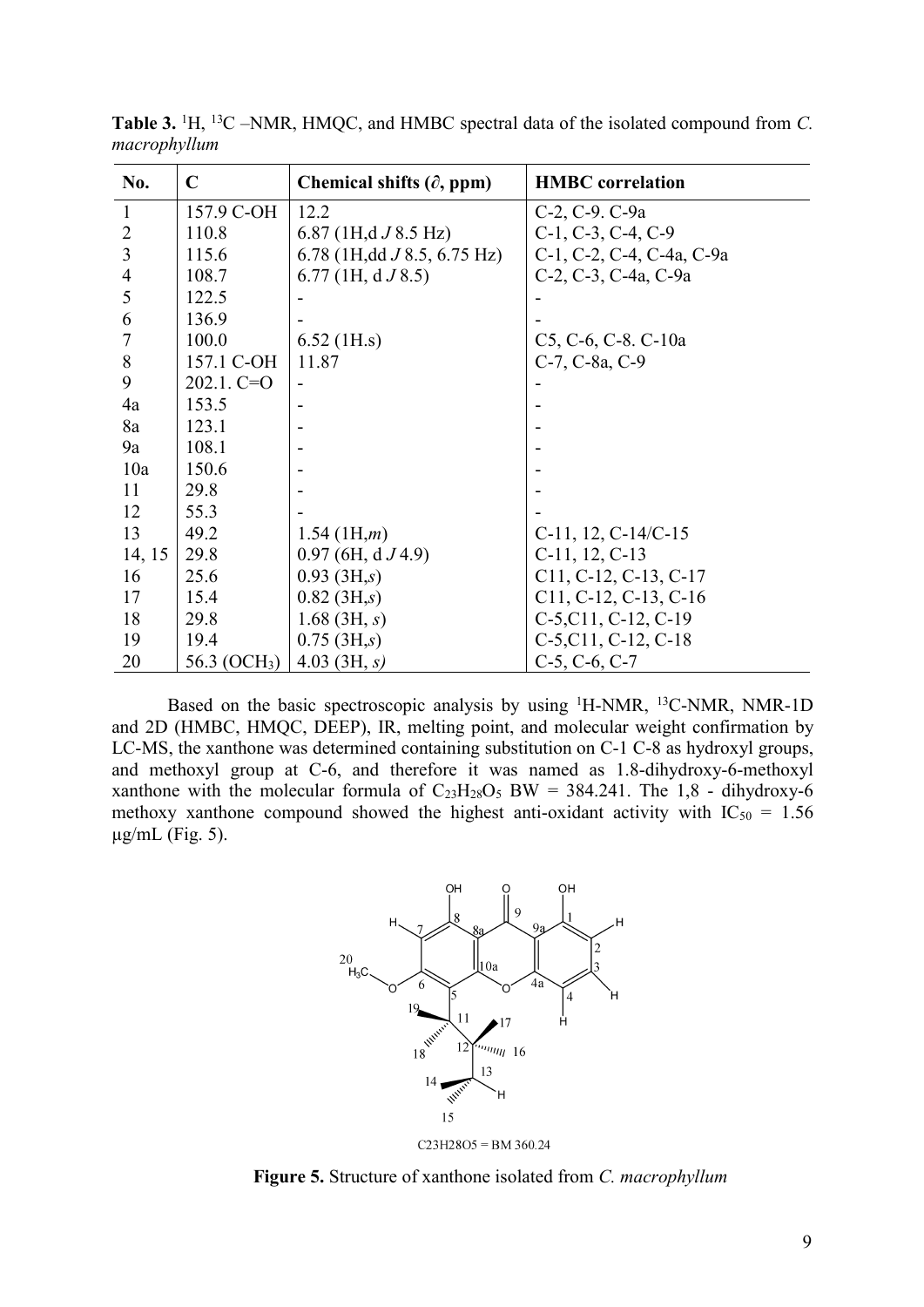#### **Discussion**

In this study, we isolated bioactive xanthone compound from *C. macrophyllum* using extracting solvents with different polarities. The hexane extract of the *C. macrophyllum* give the most ihbibitory effect in anti-bacterial assay (MIC 1.024; 0.979; 0.925; 0.954 μg/mL for *E. coli, S. aureus, B. subtilis*, and *P. aeruginosa*) respectively. The hexane extract of this *C. macrophyllum* plant was subsequently fractionated by by column chromatograph eluting by *n*-hexane: ethyl acetate with gradien polarity system. In this study, we found 1.8-dihydroxy-6-methoxy xanthone. (Table 3, Figure 3, 4, 5) involved anti-oxidant activity,

1.8-dihydroxy-6-methoxy xanthone is one type of xanthone compound identified from *C.macrophyllum* hexane extract. In line with this study. Yimdjo 2004 reported various xanthones to have anti-microbial activity. Dharmaratne (1999) published anti-microbial activity of xanthones from *Calophyllum* species, against Methicillin–resistant *Staphylococcus aureus* (MRSA). Adewuji (2014) isolated antibacterial activ**i**ty of acetonides from the seed oils of*Calophyllum inophyllum*.

From the structure of xanthone and binding affinities of xanthone acting to bacterial inhibition. Lin 2015 *et al* reported that generally, hydrophobic interaction was essential in the binding of xanthone/flavonoid to antibacterial activity. The planar structure and double bond  $C_1-C_2-C_3$  of xanthone are advantageous for antibacterial activity and antioxidant activity. Regarding antioxidant activity, xanthone showed the highest radical scavenging activities in DPPH assay. Similar to the results, Jamilah (2011) reported that fatty acid from *C. macrophyllum* have been reported to have antioxidant activity.

#### **Conflict of Interest**

The authors state no conflict of interest from this manuscript.

## **Acknowledgment**

The authors thank to Indonesian Institute of Sciences (LIPI) for financial support & research facilities I am grateful with Ismail Rahman from Herbarium Bogoriense-LIPI for identified of *Calophyllum* spesies and several staffs from Research Centre for Chemistry- LIPI are also thanked for the laboratory assistance.

### **References**

- Stevens PF. 2006. Clusiaceae–Guttiferae. In: Kubitzki K. The families and genera of vascularplants, Vol. IX, Flowering Plants.Berlin: Springer, 48–66.
- Noldin VF, Isaias DB, Filho V, Quim N. 2006. *Calophyllum* Genus: Chemical and Pharmacological Importance .29(3)**,** 549-554
- Yimdjo MC, Azebaze GA, Augustin EN, Meyer MA, Bodo B, Fomum ZT. 2004. Antimicrobial and Cytotoxic agents from *Calophyllum inophyllum*. Phytochemistry 65 (20), 2789-2795. DOI:10.1016/j
- Xiao-HS, Man-LiZ, Li GL, Chang-HH, Yu-CG, Qing-WS. 2008. Chemical constituents of the plants of the genus *Calophyllum*. Chemistry and Biodiversity. 5, 2579–2608.
- Cechinel VF, Meyre-SC, Niero R. 2009. Chemical and pharmacological aspects of the genus *Calophyllum*. Chemistry and Biodiversity 6, .313–327.
- Li. Z, Li.Y, Qin. NB, L D-H., Liu.Z-g. Liu. Q. 2016. Four new coumarin from the leaves of *Calophyllum inophyllum.* Phyto chemistry Letter. 16**,** 203-206.
- Sri BS, Emma SK, Sofie MC. 2006. Phytopharmaceuticals and phytochemicals evaluation on leaves and bark of *Calophyllum inophyllum* and *Calophyllum soulattri.* Biodiversitas 7(1), 25-29.
- Iinuma M, Tosa H, Tanaka T, Yenemori S. 1993. Two xanthones from root bark of *Calophyllum inophyllum.* Phytochem 35 (57), 527-532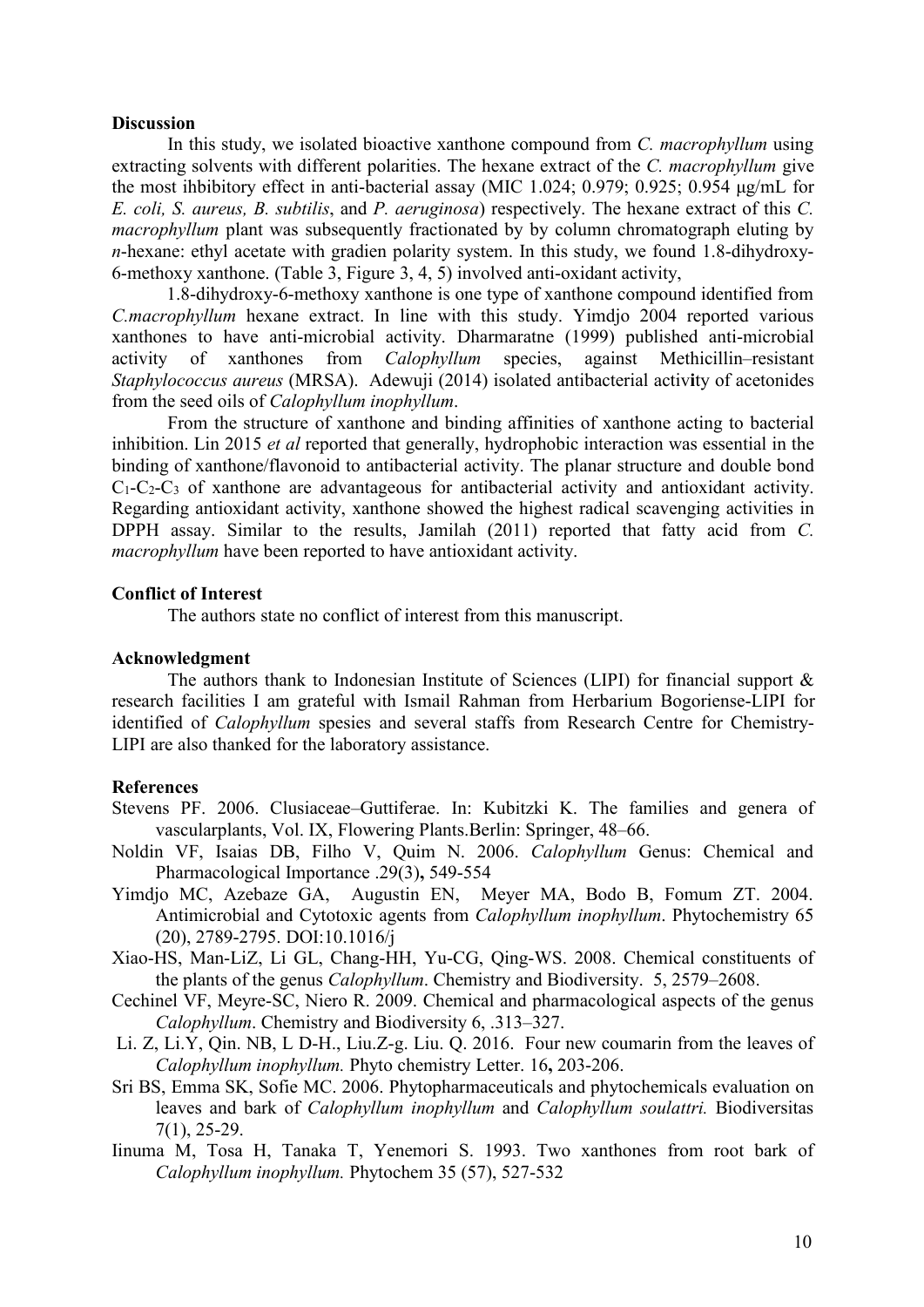- Iinuma M, Ito T, Tosa H, Tanaka T, Miyake R, Chelladurai V. 1997. Prenylated xanthonoids from *Calophyllum apetalum*. Phytochemistry 46: Issue 8**.** 1423-1429. DOI:10.1016/S0031-9422(97)00507-4.
- Dai HF, Zeng YB, Xiao Q, Han QX, Zhao YX, Mei WL. 2010. Caloxanthones O and P: Two prenylated xanthones from *Calophyllum inophyllum*. Moleculs ISSN 1420- 3049,75. 606-612.
- Iinuma M, Tosa H, Toriyama N, Tanaka T, Ito T,Chelladurai V. 1996. Six xantones from *C. austroindicum*. Phytochemistry, 43(3), 681-685
- DharmaratneH.R, Wijesinghe WMNM. 1997. A trioxygenated diprenylated chromen xanthone from *C. moonii* Phytochemistry 46 (7), 1293-1295.
- Chilpa RR, Muniz EE, Apan TR, Amekraz B, Aumales A, Jankowski CK, Torres MV. 2004. Cyototoxic effects of mammea type coumarins from *Calophyllum brasiliense*. Life Science 75, 1635-1647.
- Vittal, J J, Cao SG, Goh SH, Tan GKD, Sim KY. 1998. Three isomeric pyranocoumarins from *C. teysmanni:* Calanone, Isocalanone and Teysmanone A, Acta Cryst. C54. 1536- 1540.
- Cao SG, Wu XH, Sim KY, Tan BHK, vital JJ, Periera JT, Goh SH. 1998. . Minor coumarins from *C. teysmannii var inophylloide* and synthesis of cytotoxic calanone derivate. Helvetica Chemica Acta. 81. 1404-1415
- Cao, Wu XH, Sin KY, Tan BH, Vital JJ, Pereira JT, Goh SH. 1998. Minor coumarin from *Calophyllum teysmannii* var inophylloide and synthesis of cytotoxic calanon derivate, Helvetica Chimica Acta 81,1404-1415
- Li Y-Z, Li Z.L, Yin SL, Shi G,Liu MS, Jing YK, Hua HM. 2010. Triterpenopid from *C*. *inophyllum* and their growth inhibitory effect on human leukemia HL-60 cells. Fitoterapia. 81,586-589.
- Zakaria M.B, Vijayasekaran, Ilham Z, Muhammad NA. 2014. Anti-inflamamatory activity of *Calophyllum inophyllum* fruits exstracs, Procedia Chemistry. 218-220.
- Nguyen LT, Nguyen HT, Barbic M, Brunner G, Helman J, PHD, Nguyen DM and Nguyen LHD. 2012. Polyisoprenylated acylphloroglucinols and a polyisoptrenyllated tetracyclic xanthone from the bark of *Calophyllum thorelii.* Tetrahedron Letters 53, 4487-4493.
- Prasad J, Shrivastava A, Khan AK, Bhatia G, Awasth K, Narender T.2012. Anti dyslipidemic and anti-oxidant activity of the constituents isolated from leaves *Calophyllum inophyllum*, Phytomedicine 19, 1245-1249.
- Frengki. Abbas. J., Wati S., 2013. Inhibitory of activity α-Glucoside from ethyl acetate and flavanal compound of the stem - bark of *Calophyllum macrophyllum* Scheff. Proceedings of the 3<sup>rd</sup>Annual International Conference Syah Kuala University (AIC Unsyiah) in Conjungtion with the 2<sup>nd</sup> International Conference on multidisciplinary Research (ICMR). 306-311
- Abbas J, Frengki**.,** Barna Elya, Januari. 2011. Isolation and elucidation of chemical compound from ethyl acetate fracrion of the stem bark of *Calophyllum macrophyllum* Schef and antioxidant bioassay by DPPH, The Indonesian Journal of Natural Product, 7(5), 248-253.
- Frengki, Prima.D. Wahyuni FS. Khamri D, Vanda H, Zakiah.N., Abbas J, Elya B*.,* 2018. In- Vitro and In silIco 5,7,2',5'-tetrahydroxy Flavan-3-ol compound to enzyme alpha glucosidase. Jurnal Fitofarmaka Indonesia 5 (2), 279-283.
- Aminuddin NA, Ahmad F, Taher M, Zulkifli RM2016. Incrasaptum A-D: Four new 4-subtituted coumarin from *Calophyllum incrasaptum* and their biological activities. Phytochemistry Letters 16. 287-293.